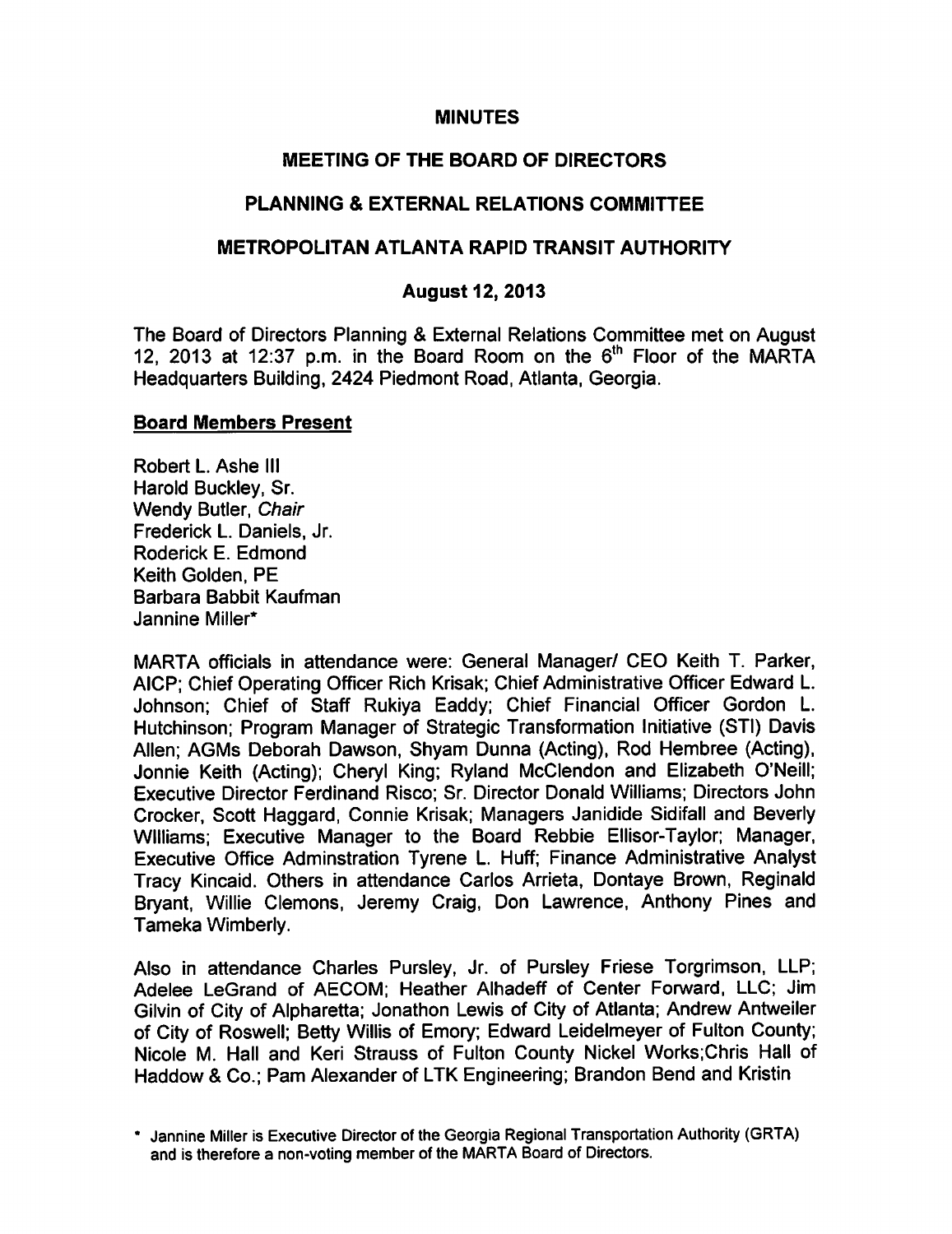Rome of North Fulton CID; Andrea Foard and Mike Myers of PB; Felker Ward of PFA; Brian Whitfield of Smith Dalia Architects; William Jones.

## Approval of the July 10, 2013 Planning & External Relations Committee Meeting Minutes

On motion by Mr. Ashe seconded by Mr. Daniels, the minutes were unanimously approved by a vote of  $5$  to 0, with  $5$  members present.

## Briefing – Update on Transit Oriented Development Activities

Dr. Crocker briefed the Committee on Update on Transit Oriented Development Activities.

2012 Identified Development Opportunities

Stations  $-$  Status as of June 13, 2013

- Avondale  $-$  under six month LOA with City of Decatur
- Brookhaven Coordinating with City Comp Plan Update
- Edgewood/Candler Park LOA signed/schedule under development
- $\bullet$  Hamilton E. Holmes Potential Fall 2013 Release
- King Memorial RFQ Released July 15/Due August 15
- Kensington  $-$  Potential Fall 2013
- Lakewood Ft. McPherson Watching Ft. McPherson developments
- Lindbergh Center Potential Fall 2013 Release
- Medical Center Possible modification to existing lease
- $\bullet$  Oakland City Watching Ft. McPherson developments

## King Memorial Station

- Using a two-step process to select development partner
	- Based upon selection process for MMPT
- RFQ Released July 15, 2013 due August 15, 2013
- Qualified Partners notified early September 2013
- Full Proposals due October 2013
- Anticipate November Planning & External Relations Committee (PERC) Recommendation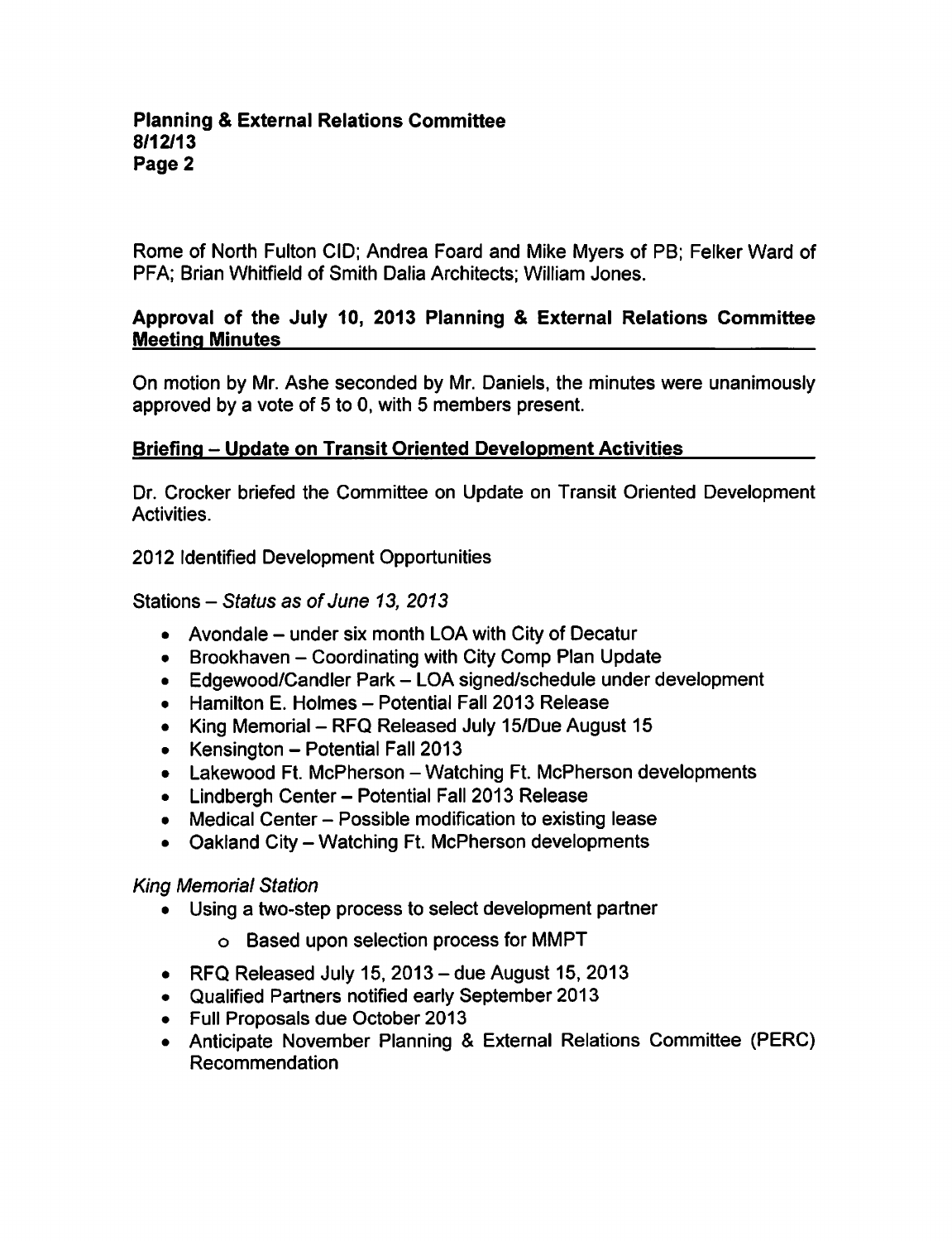## Avondale Station

- 7+ Acre Mixed-Use Development
- LOA with City of Decatur authorized Jan 2013
- Decatur Finalizing RFQ (Release 30-60 days)
- MARTA staff will be part of transparent selection process
- Drafting initial agreement terms between MARTA
- Any decision will require MARTA Board of Directors approval

## Chamblee Station

- LOA with Development Authority of DeKalb County (DADC) approved March 2013 (Signed April)
- Briefed PERC on May 10 Proposal from DADC
- Proposal on MARTA site
	- 50,000 SF Clinic
	- 90 Units Senior Housing
	- Needs coordination with Condo association
- Obtaining more detail on tax abatement proposal and other questions raised at July PERC meeting

# Edgewood/Candler Park

- LOA Signed and Delivered to Invest Atlanta
- Invest Atlanta indicated willingness to:
	- o Have a competitive development team selection process
	- Have MARTA input in the evaluation process with scoring
- Meeting July 19 to set initial schedule of proposal scope and competitive release
- Inquired about rezoning process from Industrial to MRC-3

# Abernathy 400 (near Sandy Springs Station)

- Existing 11 Acre Mixed-Use Development (Incomplete)
- Condominiums built 2008 Proposed Office & Hotel
- Existing Ground Lease allows MARTA to reacquire the hotel parcel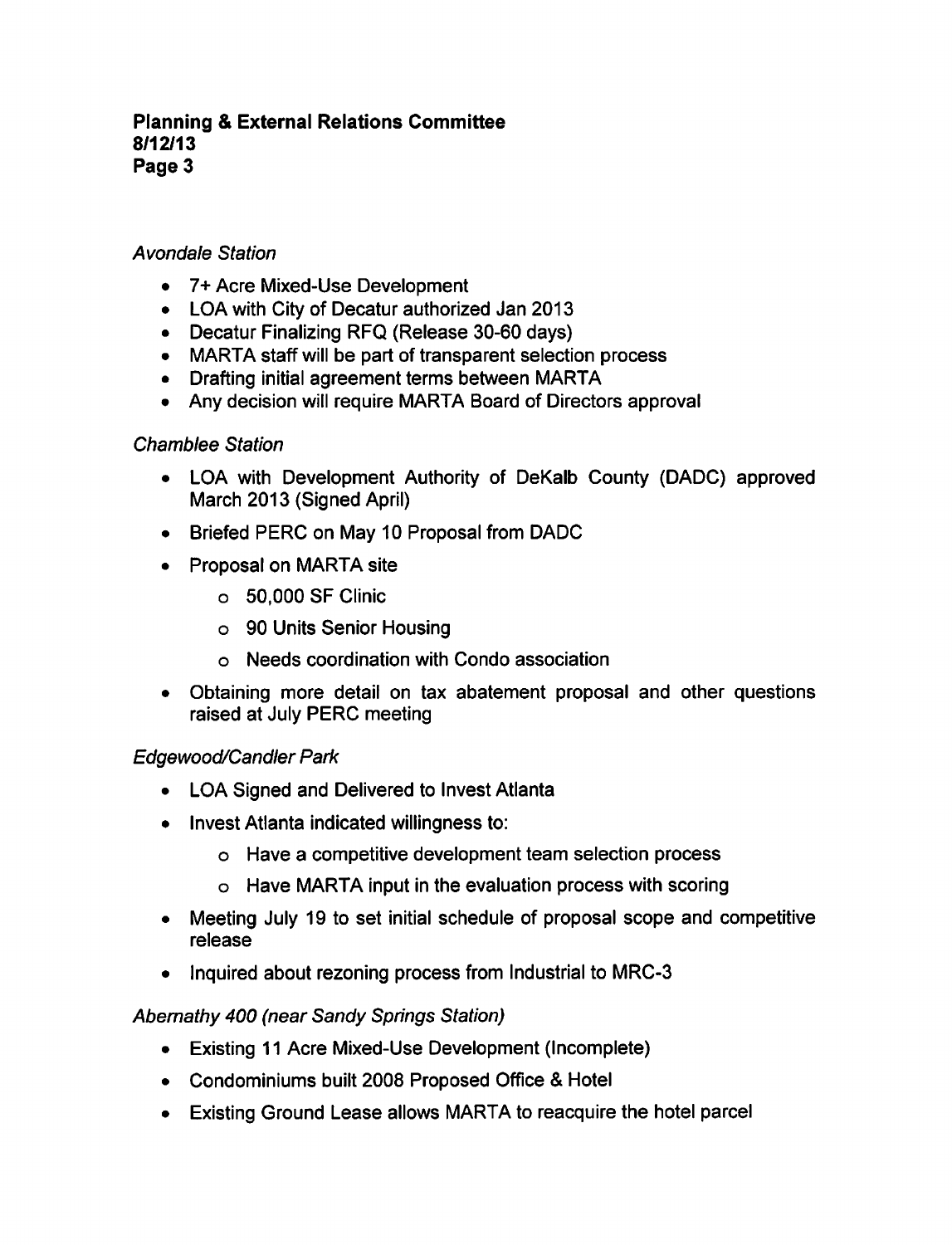Legal process to reacquire the hotel parcel is underway with development partner – needed to be complete prior to competitive development selection process

## Other Activities

- Monitoring Ft. McPherson Redevelopment activities in relation to  $\bullet$ Lakewood / Ft. McPherson and Oakland City stations
- Medical Center ground lease payments started and received in July from Emory / St. Joseph's health care on Site II - possible proposal for a hotel which would require renegotiation of ground lease of Site III
- Brookhaven / Oglethorpe University: Coordinating with City of Brookhaven on update of Comprehensive Plan kick-off in August 2013; a charrette focusing on the Station area and in cooperation with Southface is scheduled for early October
- Lindbergh Center: Educated neighboring property owner on MARTA's TOD Guidelines and policy regarding redevelopment of Shoney's site on Piedmont

Mr. Daniels asked if this was the recommendation of the TOD consultant.

Dr. Crocker said yes.

Mr. Ashe asked if the FTA is approving in advance.

Dr. Crocker said the FTA is fine with the direction MARTA is going. Once staff comes back to the Board in November; MARTA will then send official notice to FTA.

Mr. Ashe asked if MARTA is keeping FTA informed in the interim.

Dr. Crocker said yes.

# Briefing - Clifton Corridor Transit Initiatives

Mrs. Wimberly briefed the Committee on Clifton Corridor Transit Initiatives.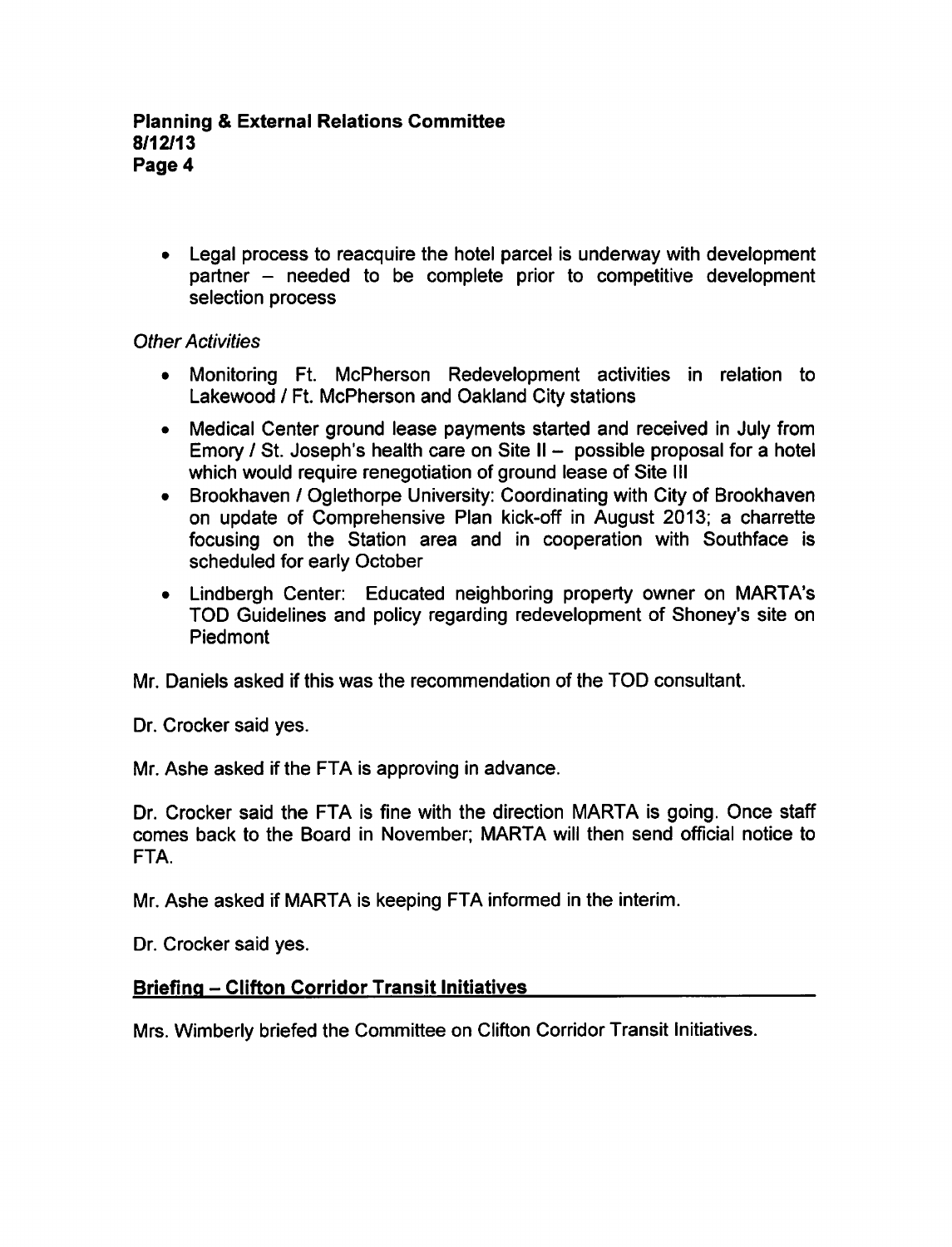## Pre-Environmental Preparation

- Refine adopted Locally Preferred Alternative (LPA) to meet engineering  $\bullet$ and environmental constraints
- Refine costs and ridership associated with LPA
- Identify design options with associated lower costs and higher ridership
- Prepare for development of Environmental Impact Statement (EIS) and entry into the formal project development phase  $-$  MAP 21

## Clifton Corridor Environmental Study Schedule

- Winter Summer 2013
	- Horizontal Alignment
	- Engineering Reconnaissance
	- o Station Locations & Design
	- Environmental Impacts
	- Project Steering Committee Meetings
- Fall 2013  $\bullet$ 
	- Impact Assessment
	- Notice of Intent
	- o Early Scoping
	- Detailed Engineering
	- Alignment and Cost Refinement
- Winter  $-$  Fall 2014
	- Scoping
	- Technical Studies
- Winter Summer 2015
	- Documentation
	- Publication of Detailed Environmental Impact Statement
	- Public Hearings

#### Feedback

- Stakeholder Meetings  $\bullet$ 
	- o DeKalb County Commissioners Rader & Gannon June 18
	- $\circ$  Clifton Corridor Emory Haygood Bridge Meeting June 19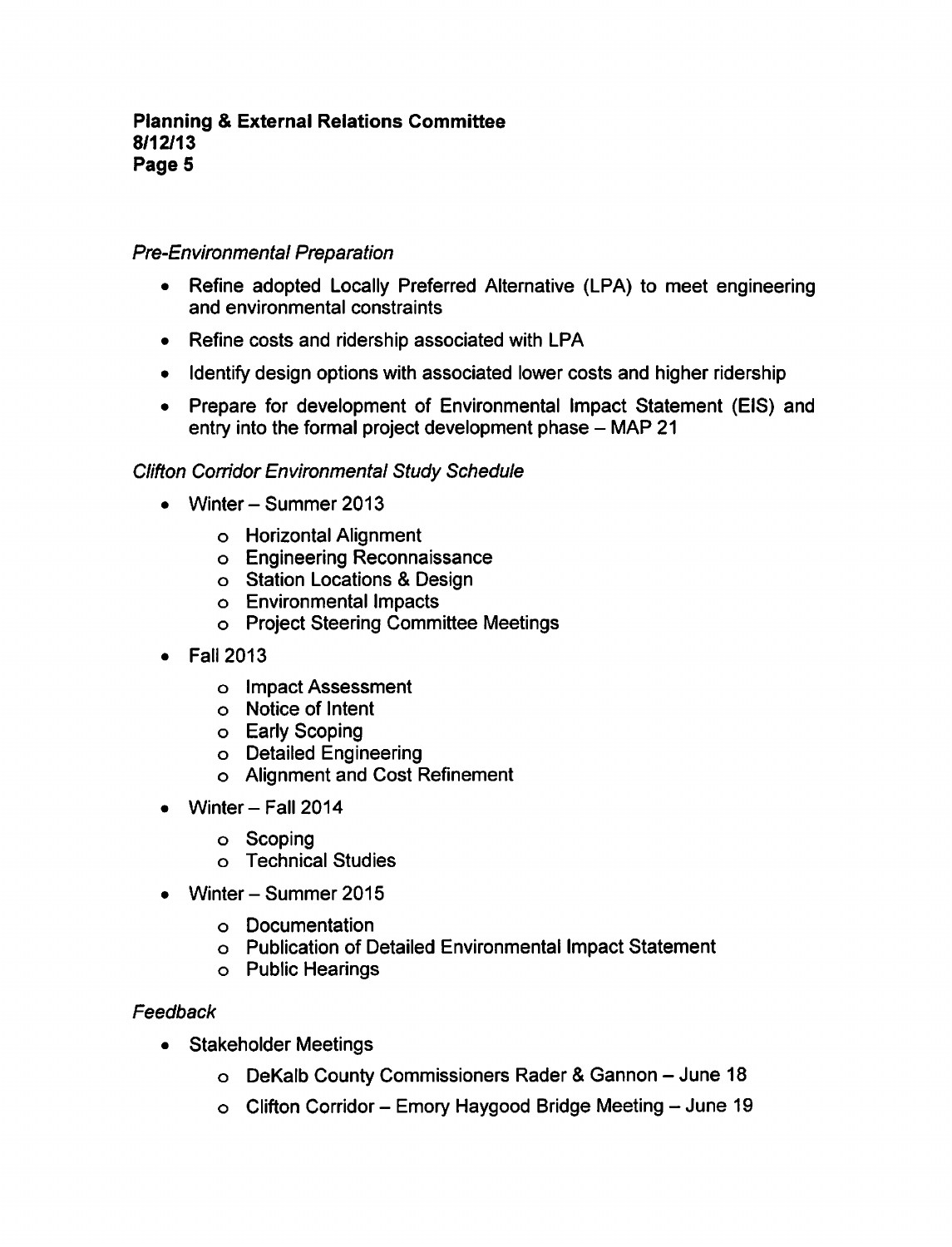- o Clifton Corridor Project Steering Committee June 20
- $\circ$  LLCC Coordination June 20
- $\circ$  Emory Coordination June 24
- Majority of stakeholders prefer Refinement Option 1B due to better access to Emory Campus and other destinations
- Many expressed the desire to see the investment rather than have it in a tunnel

## Refined Locally Preferred Alternative (LPA) Data

- Adopted LPA
	- Length: 8.79 miles
	- Annual Operating Cost: \$15.3M (2012 dollars)
	- Capital Cost: \$1.16B (2012 dollars)
	- o Year-of-Expenditure (YOE) Capital Cost: \$1.73 B (2025 dollars)
	- 2040 Boardings: 20,500
- Refined LPA  $\bullet$ 
	- Length: 8.56 miles
	- Annual Operating Cost: \$21.7M (2013 dollars)
	- $\circ$  Capital Cost: \$1.22 B (2013 dollars)
	- Year-of-Expenditure (YOE) Capital Cost: \$2B (2028 dollars)
	- 2040 Boardings: 24,400

## Design Options

- Option 1B
	- Eliminates all deep tunnels
	- Alignment repositioned to operate predominantly at-grade
	- Realignment includes operating at-grade within Clifton Road south of Rollins School of Public Health
	- Requires access to CSX right-of-way between Lenox Road and Briarcliff Road to avoid significant impacts 45 to 50 residential properties within Woodland Hills Neighborhood
- Option 1C  $\bullet$ 
	- At-grade with similar challenges as identified in Option 1B until Clifton Road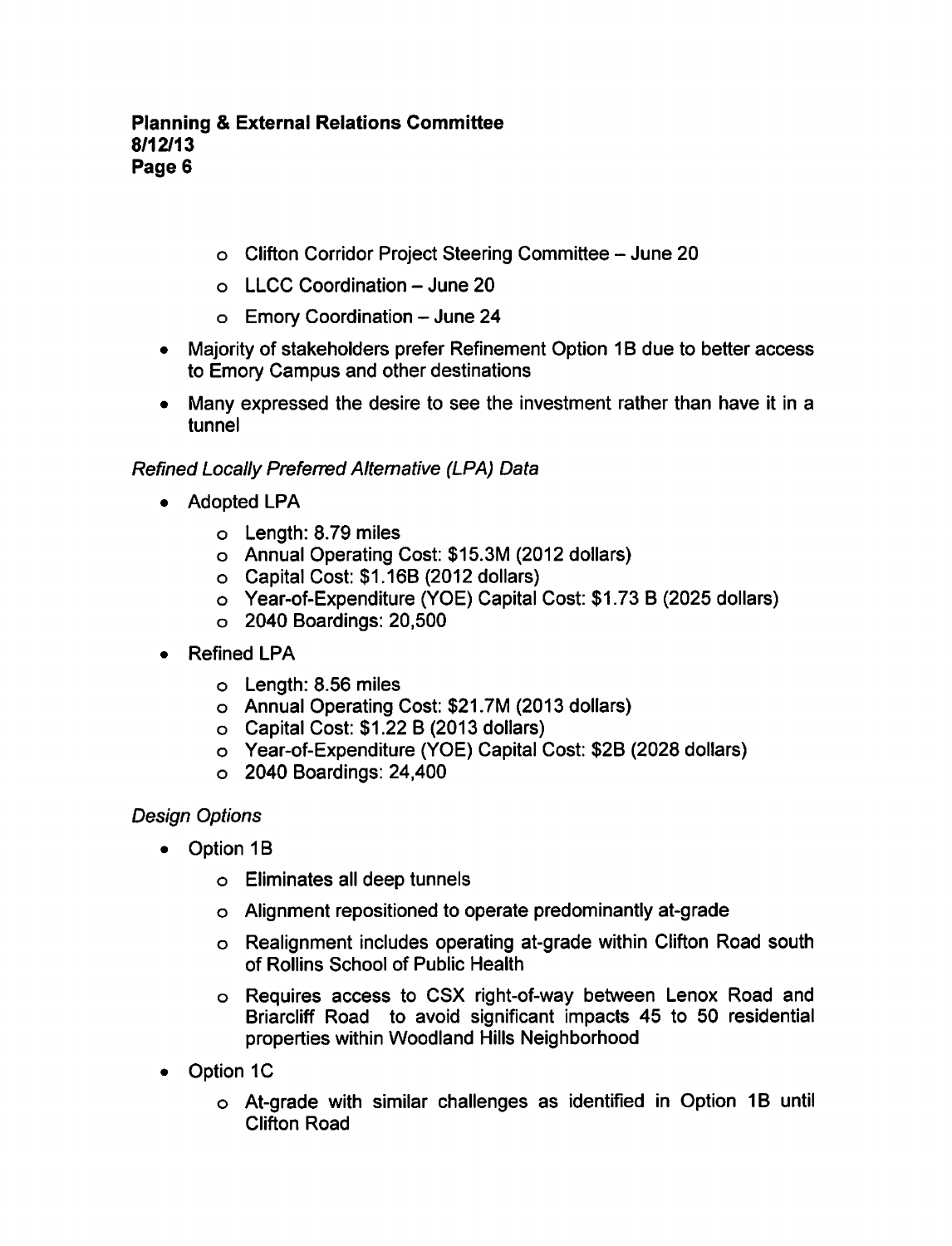- Provides tunnel beneath congested areas of Clifton Road
- Eliminates bored tunnels between Cheshire Bridge area and Briarcliff Road area as well as Emory Clairmont Campus and Scott **Boulevard**

## Next Steps

- Initiate early scoping and public meetings with approval from Federal Transit Administration to obtain additional public comment on the proposed design options.
- Begin negotiations with CSX on identifying lease or right-of-way purchase agreement for options 1B or 1C
- Identify potential funding sources and financial strategy

## Decision Points

- Decide whether or not to initiate formal Project Development (PD) process within which environmental impact statement, preliminary engineering, and final design must be completed within two years
- Decide whether or not to submit project for New Start based on project competitiveness; develop financial plan

Mr. Ashe why did the operating costs go up.

Ms. Wimberly said it was partly due to changes in engineering. She added that staff can take a deeper look into it.

Ms. Miller asked staff to create speaking points for Board Members. She added that she would like to see a 2012/2013 comparison and Return on Investment (ROI).

Mrs. Butler agreed that concise speaking points would be helpful for Board Members.

Ms. Miller asked what is the refined alignment.

Ms. Wimberly said it is the same as the adopted alignment with a tunnel.

Mr. Daniels asked if the Authority is looking at Public Private Partnerships.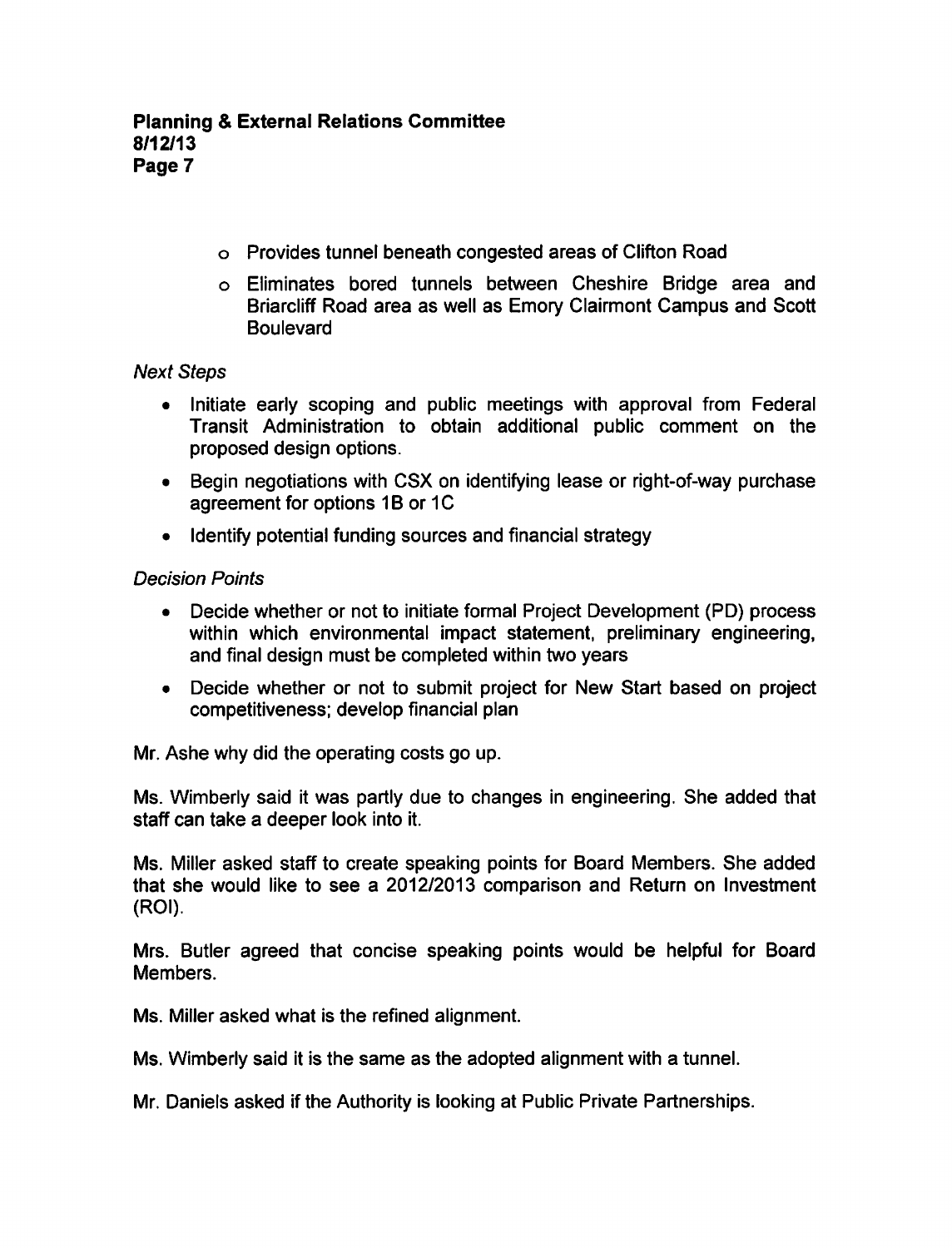Ms. Wimberly said yes.

Dr. Edmond said he strongly recommends dialogue with CSX upfront.

Ms. Wimberly said staff will gain feedback from stakeholders, the community and CSX and provide that information to the PERC in October.

Ms. Miller asked about an economic impact analysis.

Ms. Wimberly said it will depend on nailing down an alignment.

Ms. Miller said it would be beneficial to understand the impact earlier in the process.

Mrs. Butler said that is a great point.

### **Briefing - Connect 400 Transit Initiatives**

Mrs. Sidifall briefed the Committee on Connect 400 Transit Initiatives.

Purpose and Importance of Study

- Evaluate feasibility of increased transit service
- Identify potential for high-capacity transit project implementation  $\bullet$

#### Differentiation between Past Studies

- Assess land development over past decade
- Consider demographic changes in study area
- Advance planning process from previous studies

## Connect 400 Alternative Analysis Schedule

- Winter 2011
	- Goals and Objectives
	- Purpose and Need
	- Existing Conditions
- Spring 2012
	- Evaluation Methodology
	- Definition of Alternatives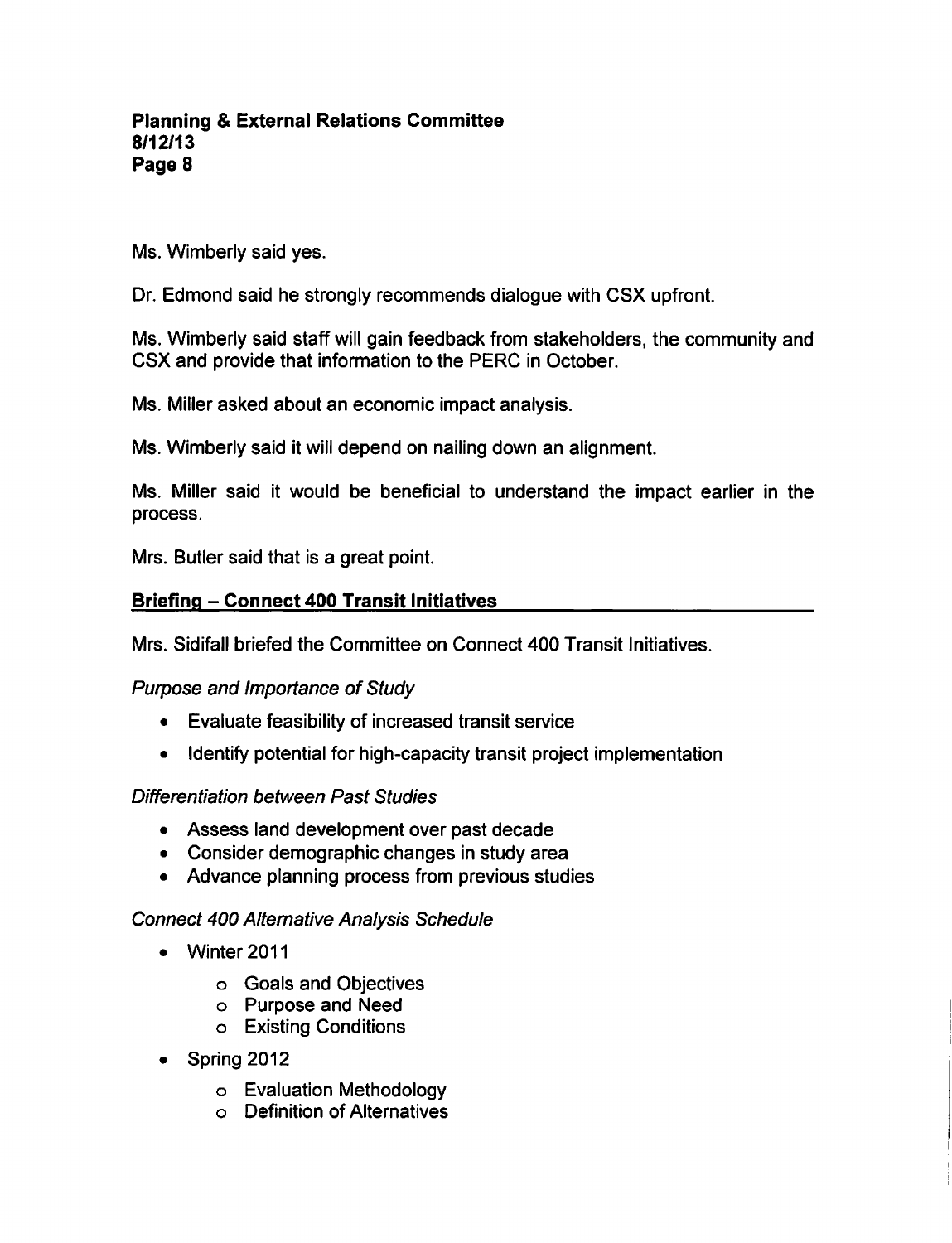- Refine Ridership Model
- Winter 2012 Summer 2013  $\bullet$ 
	- Evaluation of Alternatives
	- Refine Alternatives
- Summer/Fall 2013
	- Early Scooping

## Feedback

- 30 Stakeholder Interviews  $\bullet$
- Three Technical Advisory Committee Meetings
- Five Project Steering Committee Meetings
- Holiday/Winter Survey
	- 136 Respondents
- Georgia 400 Corridor preferred alignment
- Overwhelming community support for Heavy Rail Transit
- Heavy Rail Transit best performing alternative
- Need for enhanced connections to proposed transit corridor

## Evaluation of Alternatives

- Bus Rapid Transit (BRT)  $\bullet$ 
	- Capital Costs (Millions/Mile): \$10-\$120
	- $\circ$  New Riders by 2040: 5,400
	- $\circ$  Boardings by 2040: 13,300
- Light Rail Transit (LRT)
	- Capital Costs (Millions/Mile): \$80-\$300
	- New Riders by 2040: 7,000
	- Boardings by 2040: 15,800
- Heavy Rail Transit (HRT)
	- Capital Costs (Millions/Mile): \$200-\$600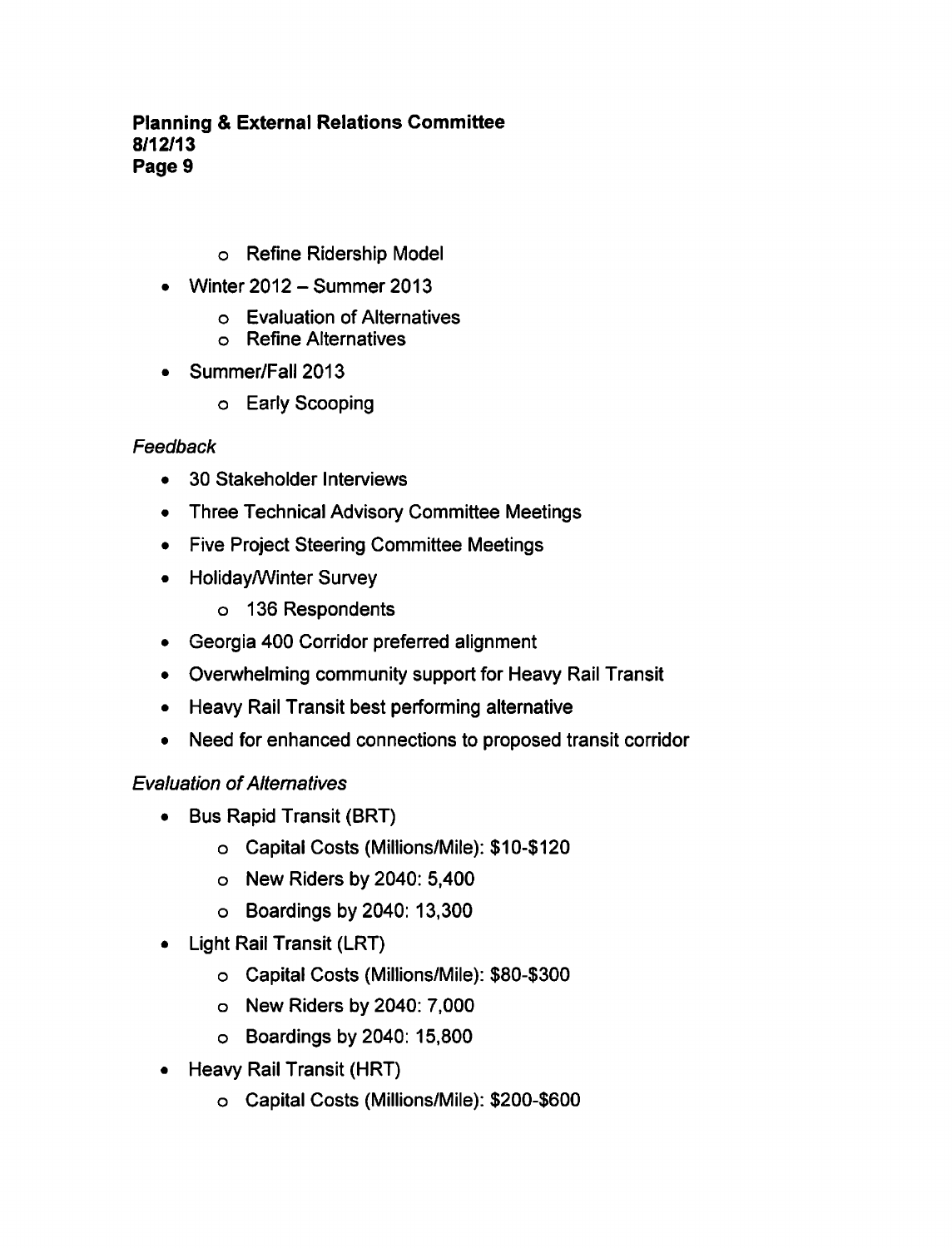- New Riders by 2040: 10,900
- Boardings by 2040: 23,700

## Summary Results

- Goal 1: Mobility & Access
	- HRT provides higher ridership numbers, transit benefits and reductions in vehicular traffic
- Goal 2: Land Use Economic Development
	- All three alternatives are relatively equal in supporting land use and economic development planning
- Goal 3: Cost Effective Service
	- BRT is much cheaper and cost-effective than the other alternatives
- Goal 4: Environmental/Community Impact
	- HRT presents least environmental impact and is most beneficial to reducing vehicle miles traveled and air pollutants

## Recommended Concept

- Phase  $1 -$  Short to Intermediate Term
	- Construction of two new transit centers
	- Express and local bus routes
	- Reduced headways on existing routes
	- Preliminary engineering, Right of Way (ROW) acquisition, design work on HRT for Phase
- Phase 2 Long Term HRT Construction  $\bullet$ 
	- Extend to Northridge and Holcomb Bridge Rd.
	- Preliminary engineering, ROW acquisition, design work on HRT for Phase 3
- Phase  $3 Long$  Term HRT Construction
	- Extend to Northpoint and Mansell Rd.
	- Preliminary engineering, ROW acquisition, design work on HRT for Phase 4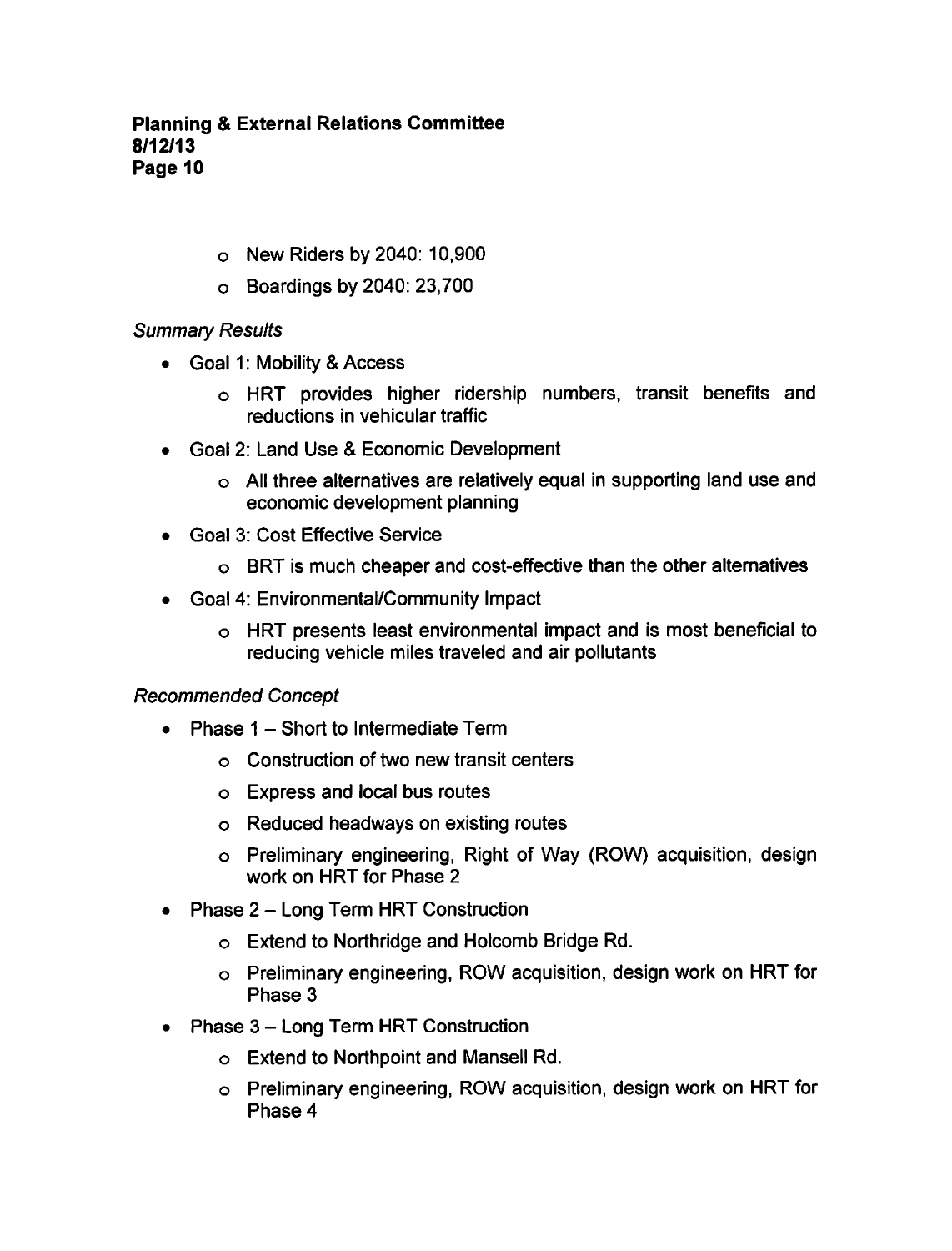- Phase  $4 Long Term HRT$  Construction
	- Extend to Old Milton and Windward Pkwy.

## Next Steps

- Initiate Early Scoping process
- Meetings with City Councils
- Identify funding sources and financial strategies
- Adopt recommended concept as Locally Preferred Alternative (LPA)

## Decision Points

- Adoption of LPA
- Approval of financial plan
- Decision on whether to enter New Starts process (two-year Project Development process)

Mrs. Butler asked if staff is talking to the community.

Mrs. Sidifall said yes; Public Meetings have been very well attended.

Dr. Edmond asked how were the survey participants selected.

Mrs. Sidifall said email blasts were sent and information was posted online.

Mr. Daniels asked if this is a representative sample.

Mrs. Sidifall said it is much more robust than in the past.

Mr. Daniels said the Board wants to make sure this a representation of what the community is saying.

Ms. King said the Chambers of Commerce and Community Improvement Districts have been very helpful in getting people involved.

Dr. Edmond said the survey was collected during the holiday season. He said how can the Board be sure this is true representation of the public. He asked that staff firm up the science behind the feedback.

Mr. Ashe said perhaps elected officials can speak on behalf of their constituents.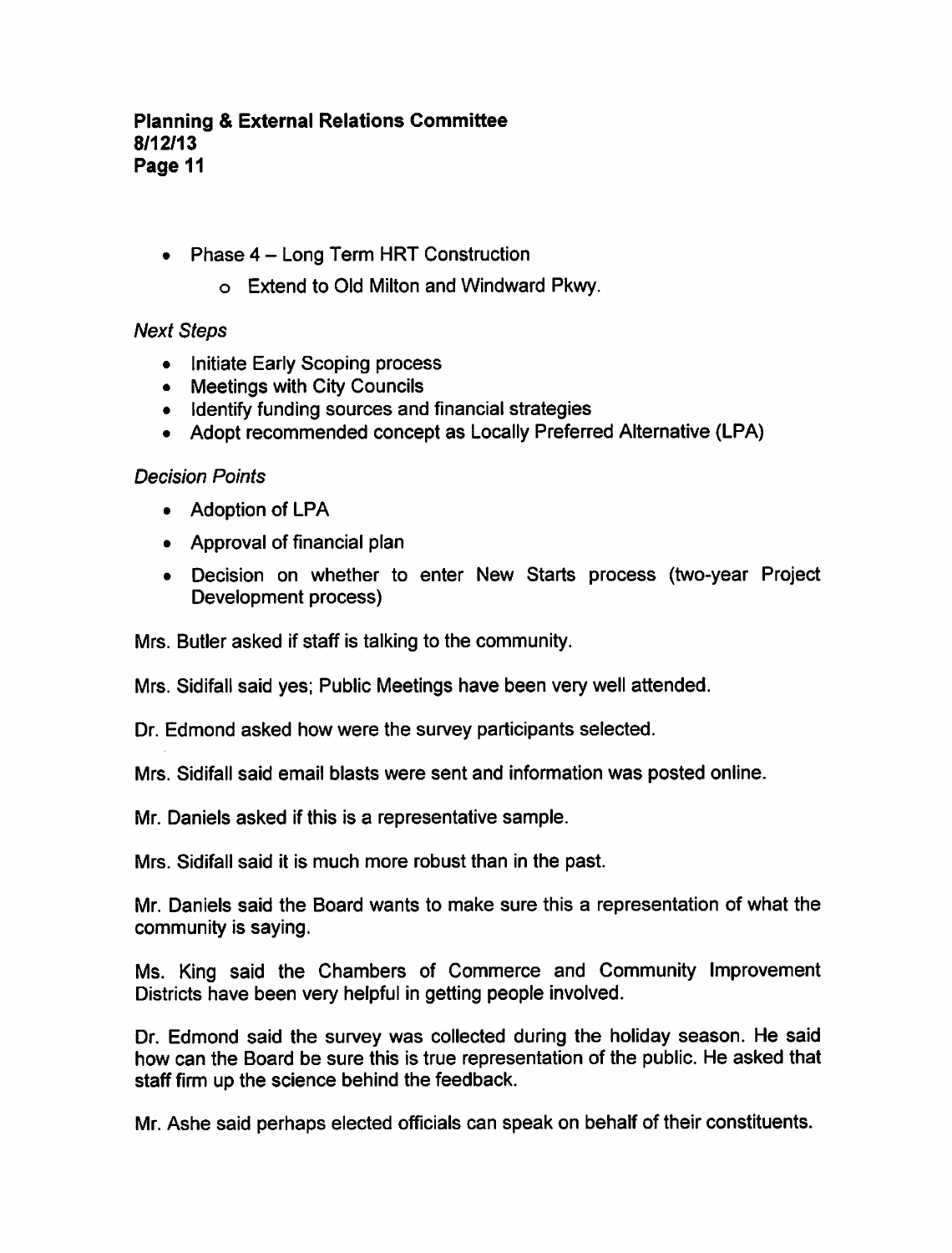Mrs. Butler said staff has done a really good job in engaging the community. MARTA has received more support than opposition.

Ms. Miller asked if this information is also presented to stakeholders.

Mrs. Sidifall said yes.

Dr. Edmond asked staff to provide the Board with Operational and Maintenance Costs.

Ms. Miller said it would also be helpful to see what TODs can do to offset costs. She applauded staff for sorting through this very complex issue.

### Briefing - Midtown Alliance Transit Station Enhancements

Mrs. Alhadeff of Center Forward and Mr. Whitfield of Smith Dalia Architects briefed the Committee on Midtown Alliance Transit Station Enhancements.

#### Project Description

To develop implantable solutions for three Midtown MARTA Stations by enhancing the function, operational and aesthetic aspects of the exterior of each station

## Goals - Attract Users & Spur Economic Development

- Short-Term Goal
	- To create an enhanced gateway experience that increases transit ridership and provides visitors with the best possible first impression of Midtown Atlanta
- Long-Term Goal
	- To reposition the transit station as destinations in their own right that catalyze surrounding development and help sustain economic growth in the Midtown area

#### Team Members

- Midtown Alliance
- MARTA
- $\bullet$  ARC
- Smith Dalia Architects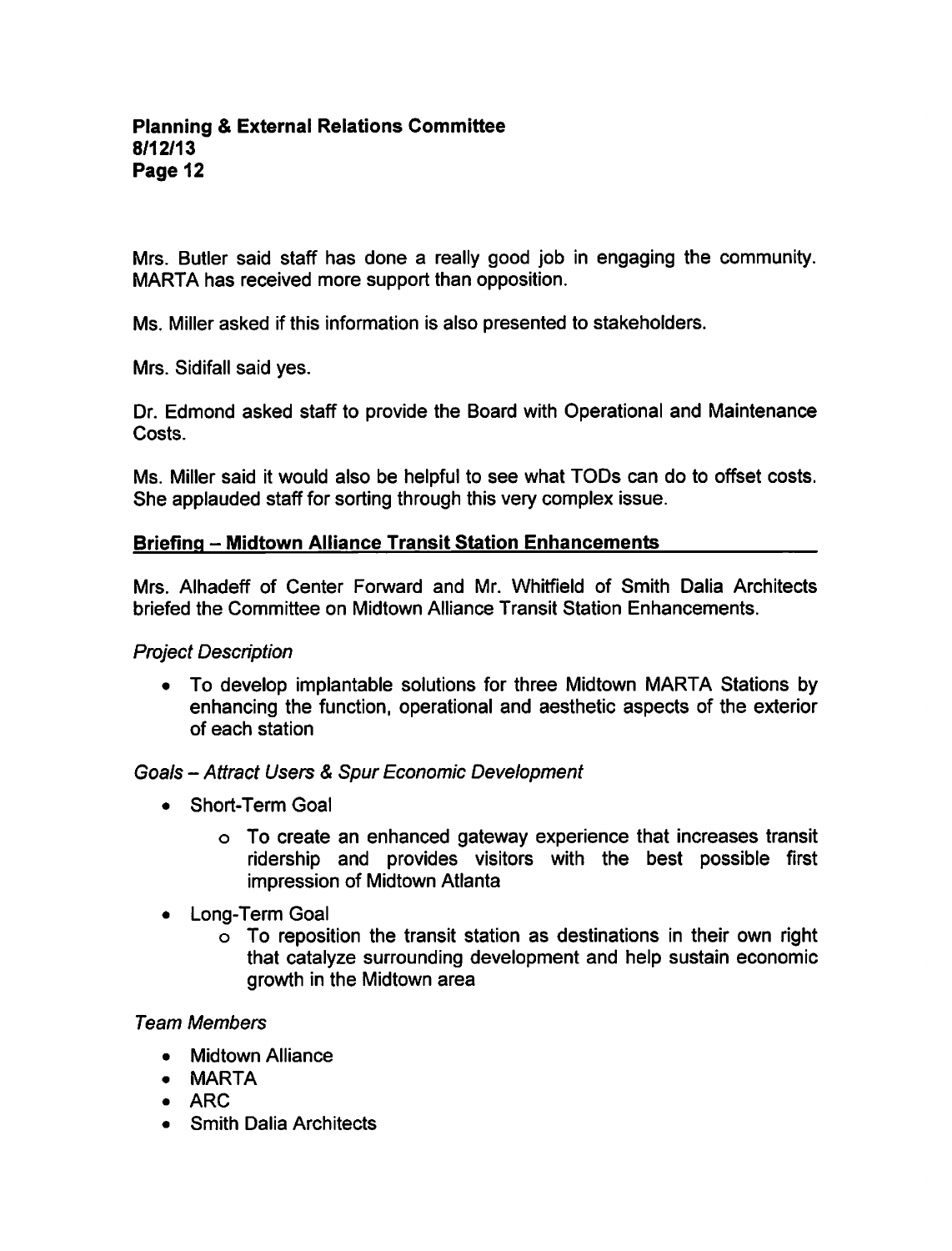- Center Forward
- Jacob Vallo
- Alex Brewer
- Gable-Youngston
- Sylvatica Studio

# Desired Outcomes

- A renewed interest by community members to view MARTA stations as an asset
- Plan that sustains the continued mixed-use, high-density development in Midtown, particularly in areas within the 5-minute walkshed of transit stations
- Strategies that aim to increase transit ridership and station visits
- Actionable steps to:
	- Increase public safety and improve perceptions of safety in and around stations
	- $\circ$  Improve accessibility to and from the stations by all users
	- $\circ$  Improve connectivity to the stations
	- Enhance the sense of place around MARTA stations
	- Result in well maintained station areas

# Project Work Plan (6 month duration)

- Phase  $I -$  Station Assessment: June  $-$  July
- Phase II Visioning & Public Engagement: July August
- Phase III Concept Development: August October
- Phase IV Implementation Plan: October November
- Phase  $V -$  Final Report: November

# **Deliverables**

- Provide study that translates past vision statements into actionable plans and help fill a longstanding gap in Midtown's growth
- Provides Cost Estimates, Sponsorship & Funding Report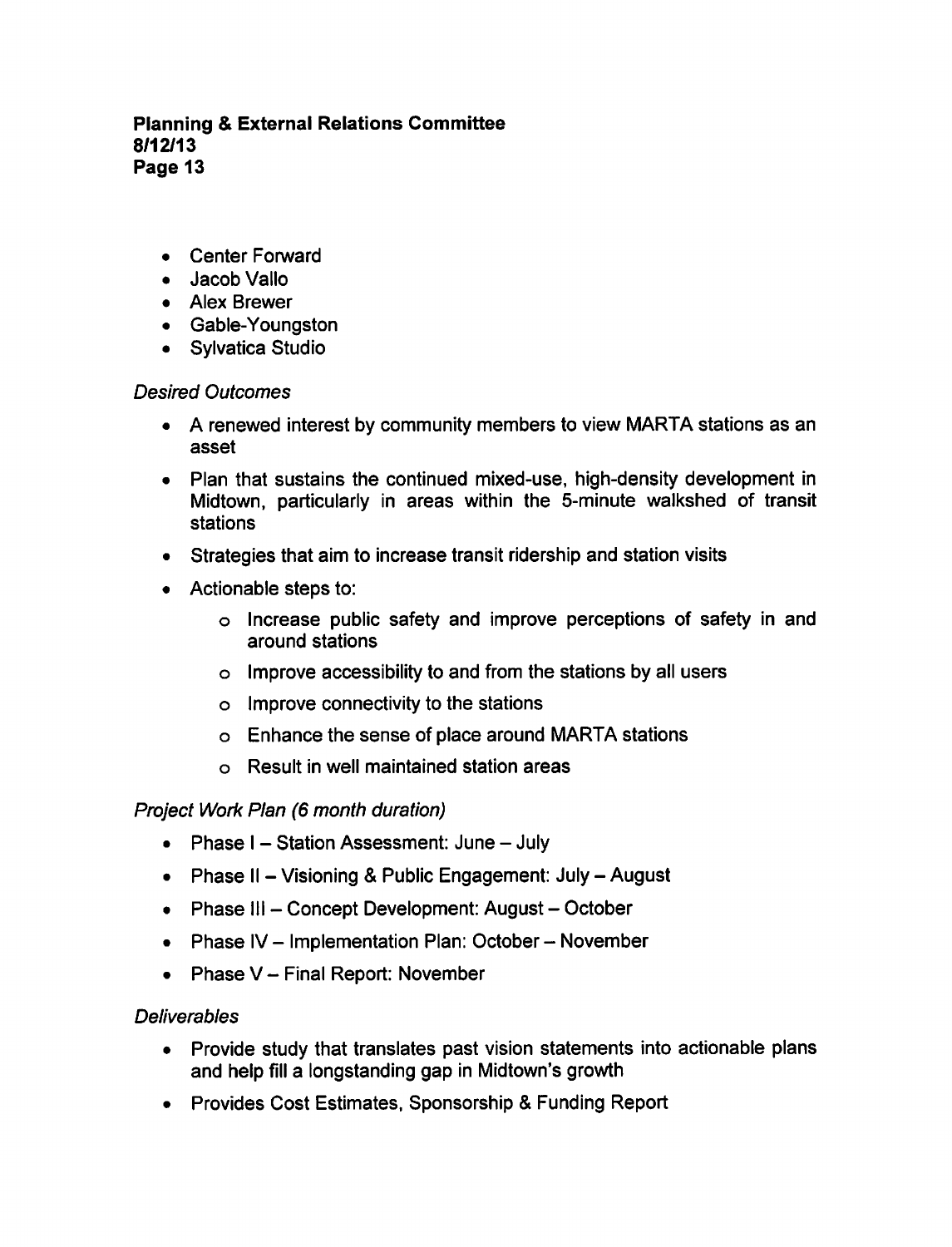• Need Concept Plan with specific, high impact, implementable strategies

ARC Requirements

- **•** Easier
	- Access
	- Signage
	- Connectivity
	- Productive Wait time
- Safer  $\bullet$ 
	- Lighting
	- Maintenance
	- Activation (power in numbers)
- **Delightful** 
	- o Landscape
	- Sustainability
	- Activation

## MARTA Coordination

- Input and coordination will be very important
- Ideas and installations will be designed in a manner that will ensure resulting projects will be responsive and sensitive to MARTA's operational, facility needs and safety requirements

## Other Matters

Mrs. McClendon announced the following external events:

- $\triangleright$  The National Conference of State Legislators Annual Legislative Summit will be held August  $12 - 15$  at the Georgia World Congress Center
- $\triangleright$  The Georgia Senate Study Committee on Public Transportation for the Atlanta Region will meet on August 22 at 10:00 a.m. - MARTA's GM/CEO Keith Parker has been asked to make a presentation